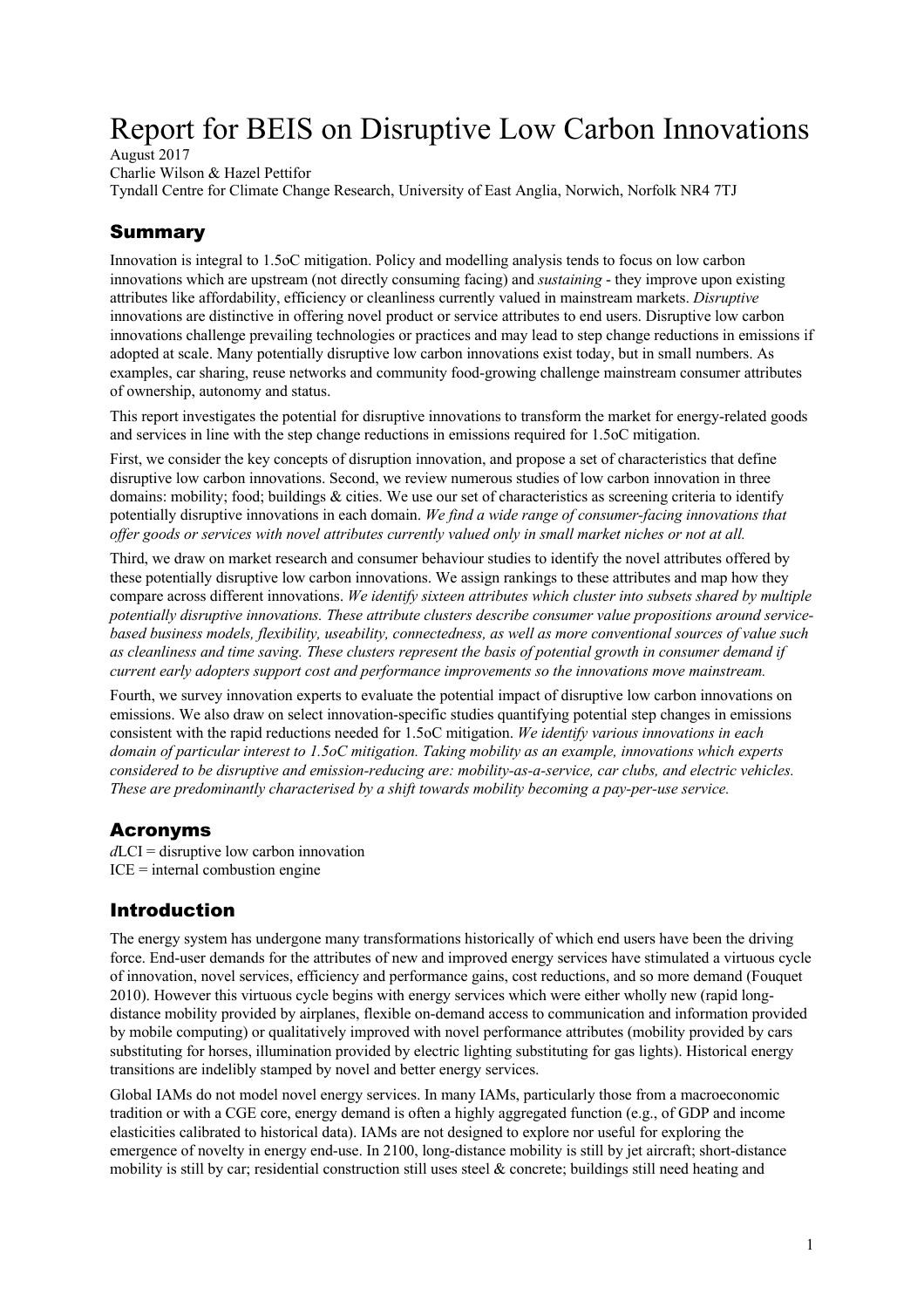cooling; food is still grown extensively using land; and so on. A backward look to 1930 tells us it is not science fiction to imagine that portfolios of mitigation options in 2017 may look very different in 2100.

Some IAMs like AIM-Enduse or POLES have more detailed representations of energy end-use technologies: buildings, vehicles, appliances, bulbs. Scenario assumptions about climate policy, demographics, or technological innovation can then feed through the modelling to affect the marginal production of these consumer goods and how these flows affect more inert stocks with their systemic consequences (like energy use, emissions, and commodity prices). But modelling change in energy end-use is hard. End-use technologies are smaller in scale, orders of magnitude larger in number, more dispersed, and highly heterogeneous compared with the pits, pipelines and power plants of the energy supply. Data are correspondingly patchy or unavailable. Many end-use technologies are also consumer goods with a variety of attributes over which end-user preferences vary. Efficiency may be traded-off against style, speed, safety. These 'behavioural' characteristics of end-use technology adoption pose greater problems for modellers and analysts seeking reduced-form and contextindependent expressions of cause and effect.

Consequently the representation of end-use technologies and energy services in IAMs is highly limited. Low carbon alternatives are typically centred around like-for-like substitutes with current mainstream technologies: alternative fuel vehicles for internal combustion engines; exterior wall insulation for non-insulated buildings; and so on (Table 1). These substitution technologies do not offer novel energy services; but they are low carbon.

Low carbon innovations from solar PV and offshore wind, to smart grids and large-scale storage, to electric vehicles and energy efficient homes are strongly emphasised in modelling studies (Rogelj et al. 2015), mitigation scenarios (Clarke et al. 2014), roadmaps (Dixon et al. 2014), national climate plans (UK\_CCC 2010), and R&D initiatives like Mission2020 (King 2017). Yet these low carbon innovations offer few novel attributes to end users. As a consequence, decarbonisation is predominantly upstream (away from end users) and reliant on climate policy or technological change driving cost and efficiency improvements. Consumers are a missing constituency in energy-system transformation for stringent mitigation.

|                     | none                           | implicit*                    | explicit                                      |  |  |  |  |
|---------------------|--------------------------------|------------------------------|-----------------------------------------------|--|--|--|--|
|                     | fuel cells                     | demand response              | LED lighting                                  |  |  |  |  |
|                     | rooftop PV                     |                              |                                               |  |  |  |  |
| electricity         | small-scale wind               |                              |                                               |  |  |  |  |
|                     | virtual power plant            |                              |                                               |  |  |  |  |
|                     | vehicle-to-grid                | mobility-as-a-service        | alternative fuel vehicles (electric, bio, H2) |  |  |  |  |
| mobility            | smart charging e-vehicles      | teleworking                  |                                               |  |  |  |  |
|                     | active modes including cycling |                              |                                               |  |  |  |  |
|                     | inter-modality                 |                              |                                               |  |  |  |  |
|                     | smart control systems          | district heating             | net zero energy buildings                     |  |  |  |  |
|                     | waste water heat recovery      | exterior building insulation |                                               |  |  |  |  |
| buildings<br>& heat | micro-CHP                      |                              |                                               |  |  |  |  |
|                     | heat pumps                     |                              |                                               |  |  |  |  |
|                     | power to heat                  |                              |                                               |  |  |  |  |

**Table 1. Representation of consumer-facing non-mainstream low carbon innovations in IMAGE.** Source: adapted from p174 of (van Sluisveld 2017).

\* implicitly only as part of aggregate sectoral demand, i.e., not resolved nor represented in model and so analysable only by proxy by varying aggregate assumptions or parameterisations (e.g., income or price elasticity)

## Disruptive innovations

Disruptive innovations are remarkable for being uncompetitive in conventional terms of price or performance. Rather, they offer potential adopters a wholly new set of attributes. If successful, they effectively create a new market, a new set of demands and preferences. As a result their transformative potential is large. Microcomputers are the classic example used by Clayton Christensen in his seminal work on disruptive innovations published in 1997 as 'The Innovator's Dilemma' (Christensen 1997). The mainframe computing industry in the late 1970s failed to anticipate how microcomputers could challenge their market dominance. The attributes valued by mainstream users - large firms and institutions - were processing speed, storage capacity, cost per MB, reliability. Microcomputers performed relatively poorly on all these attributes. However they offered something new: portability (small volume, lower weight), versatility (ruggedness), low unit costs, low power consumption. As a disruptive innovation, the microcomputer had worse product performance than the incumbent mainframes, but brought to the market a very different value proposition than had been previously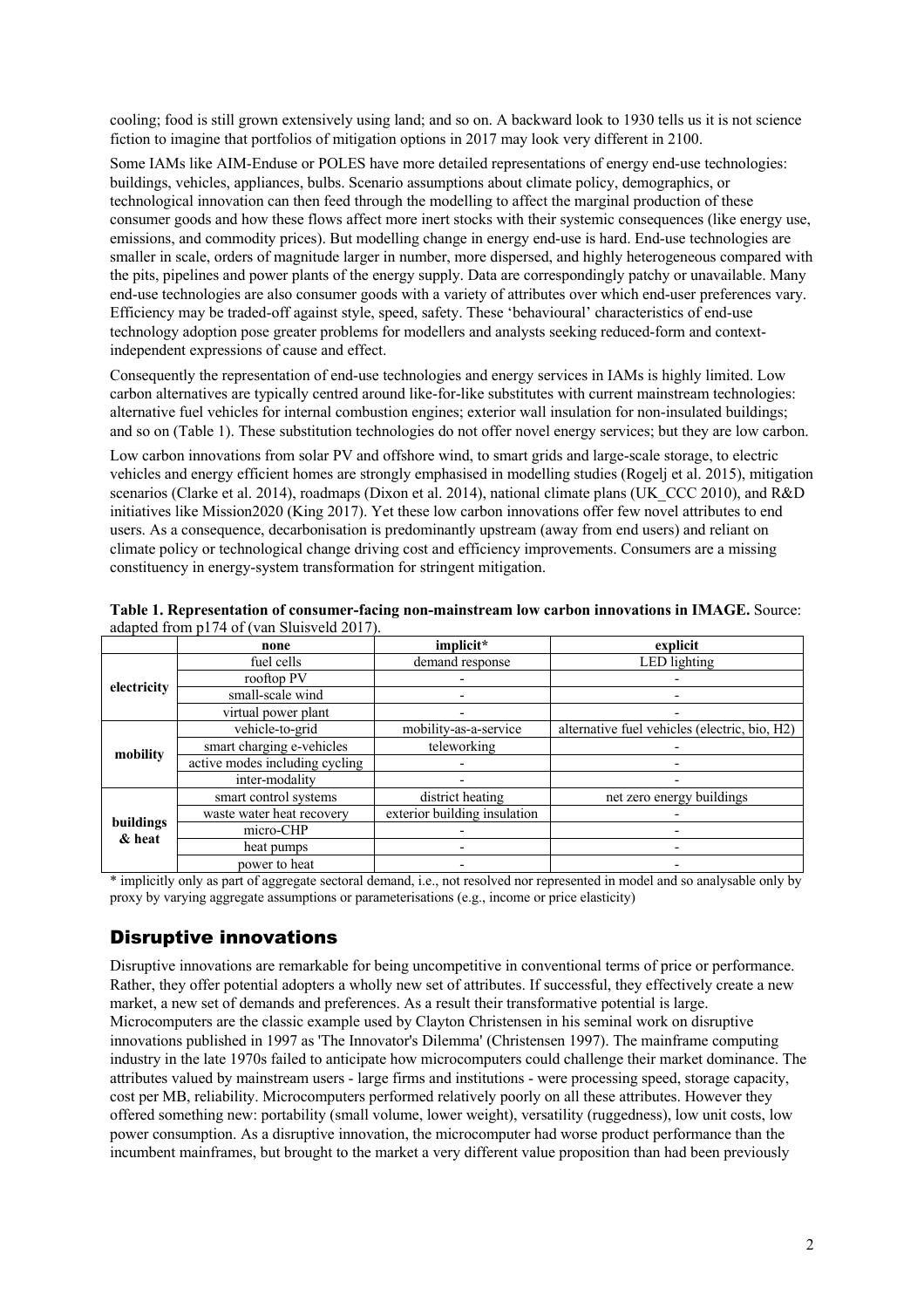available. The novel attributes of the microcomputer created its own market in an entirely new segment of users: individuals and small firms. The resulting explosive growth is history.

An important distinction can therefore be made between disruptive and sustaining innovations (Walsh and Linton 2000). Whereas *sustaining* innovations improve on the existing product or service attributes valued by end users, *disruptive* innovations offer novel attributes and so create a new value proposition for end users. The challenge with disruptive innovations is not technological but about finding a market. Early microcomputers largely used off-the-shelf components put together in a product architecture that was simpler than previous approaches. They disrupted incumbent manufacturers as they created a new market.

## Disruptive low carbon innovations

#### *Characterising disruptive low carbon innovations*

Our aim is to identify potentially disruptive low carbon innovations (*d*LCIs) and their novel attributes. This is the necessary first step for exploring the role of disruptive innovations in rapid and pervasive emission reductions in line with ambitious climate stabilisation goals. Disruptive innovations can potentially strengthen market demand for low carbon goods and services, and engage users as an active constituency in climate change mitigation efforts.

The business and management literature on disruptive innovation is principally concerned with firm strategy and performance, and the distinctions between disruptive and incumbent firms. However, Christensen and others have also defined the characteristics of disruptive innovations and their potential attractiveness of disruptive innovations for end users (Christensen 1997, Govindarajan and Kopalle 2006, Lambert 2014). These are summarised in Table 2.

|                                                                    | <b>Christensen:</b><br>disruptive<br>innovation | Seba:<br>disruptive<br>innovation | $dLCls$ :<br>disruptive<br>low carbon<br>innovations | in general &<br>in IAMs:<br>low carbon<br>innovation |
|--------------------------------------------------------------------|-------------------------------------------------|-----------------------------------|------------------------------------------------------|------------------------------------------------------|
| novel application of knowledge (i.e., innovation!)                 |                                                 |                                   |                                                      |                                                      |
| initially attractive in a market niche then performance improves   |                                                 |                                   |                                                      |                                                      |
| disrupts mainstream firms, markets or regulatory frameworks        |                                                 |                                   |                                                      |                                                      |
| combines technological & business model innovation to create value |                                                 |                                   |                                                      |                                                      |
| offers novel attributes to end users                               |                                                 |                                   |                                                      |                                                      |
| appeals to low-end price-sensitive users or non-users              |                                                 |                                   |                                                      |                                                      |
| simple, low-tech alternatives to over-performing mainstream goods  |                                                 |                                   |                                                      |                                                      |
| appeals to high-end price-insensitive risk-tolerant users          |                                                 |                                   |                                                      |                                                      |
| radical technological breakthroughs which improve exponentially    |                                                 |                                   |                                                      |                                                      |
| reduces greenhouse gas emissions if adopted at scale               |                                                 |                                   |                                                      |                                                      |

**Table 2. Characteristics of disruptive low carbon innovations.** Note: \* = most emphasised attributes.

Here we are interested in how potentially disruptive innovations may shape one particular system outcome: GHG emissions. Disruptive *low carbon* innovations must have the potential to substantially reduce greenhouse gas emissions if adopted at scale. This depends not just on the energy-using characteristic of the innovation, but also on what it displaces or substitutes for. Our definition of disruptive low carbon innovations is also shown in Table 2. We relax various of Christensen's defining characteristics in line with more recent literature on disruptive innovation. In particular, following (Seba 2014), we allow for high-end and/or high-tech sources of disruption, as well as the canonical 'bottom-of-the-pyramid' form of disruption in which continual improvements in goods and services along the performance attributes valued by mainstream users outstrips expectations and needs, so opening up the lower end of the market to cheaper, simpler alternatives. In the particular case of disruptive low carbon innovations, there are some examples of performance over-supply opening up the potential for simpler, cheaper alternatives. This is perhaps clearest among the many low-tech substitutes for automobile-based mobility: e-bikes, neighbourhood electric vehicles, bike-share schemes. But disruption can also come from above in the form of superior products and services which have more capabilities and functionality than what mainstream markets provide, but are also more expensive and so appeal initially only to a high-end market niche. They are disruptive because their cost and performance improvement curves are on a rapid (exponential) trajectory so they rapidly outcompete incumbents. Solar PV and battery technologies (for EVs and distributed storage) are widely-cited current examples (Seba 2014, Farmer and Lafond 2016); as are a whole host of ICTs relying on processors, sensors, wireless transmission, and data storage. As a result, high-tech challenges to established goods, services and practices tend to integrate ICTs into traditional energy hardware, opening up possibilities for algorithmic control and automation, distributed (peer-to-peer) networking, and real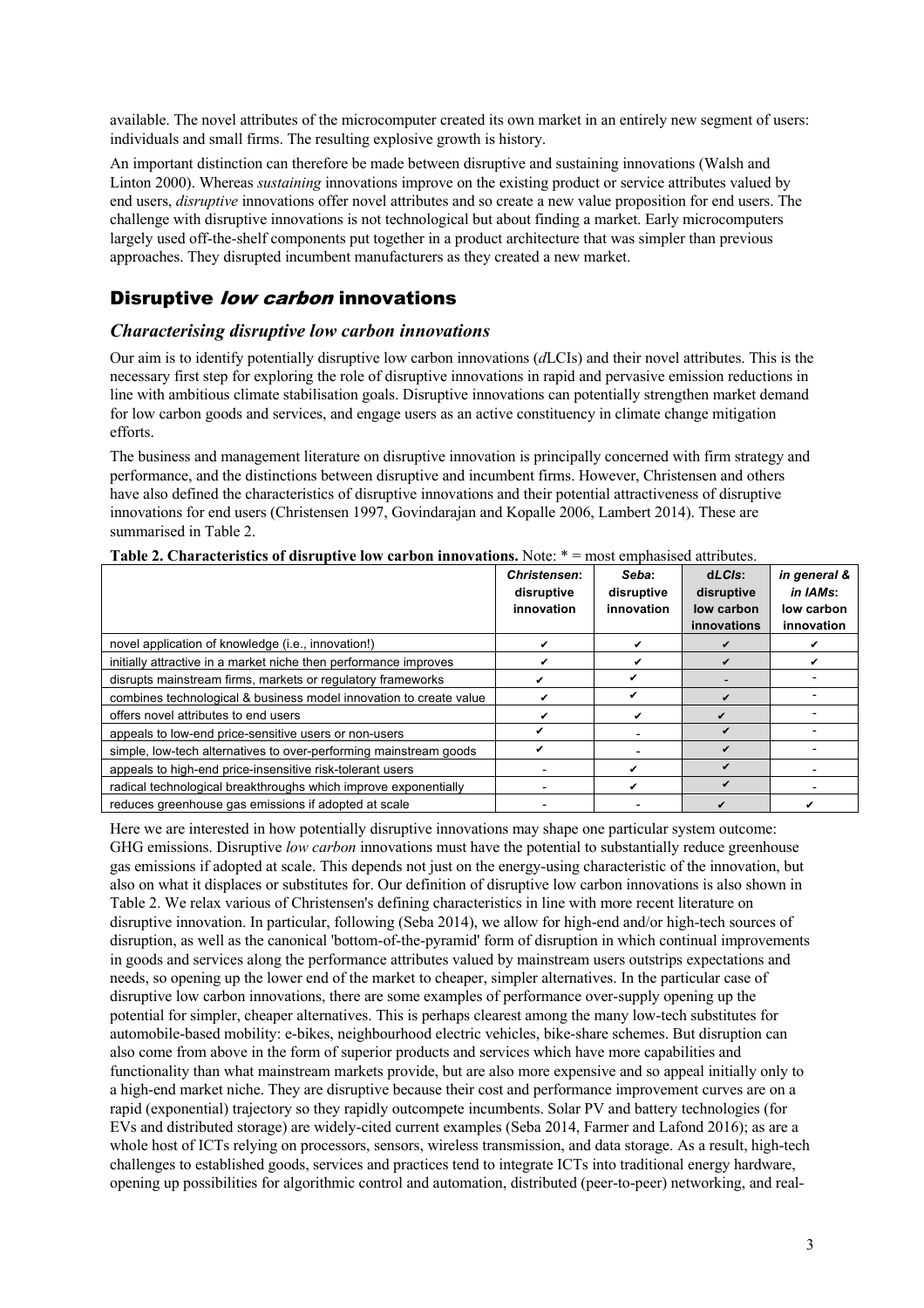time data provision for feedback or machine learning. This is perhaps clearest in the 'smartness' of appliances, homes and grids.

In sum, we use the term 'disruptive low carbon innovations' (dLCIs) to mean low carbon innovations that (1) offer novel attributes or functionality not currently valued by mainstream users, and (2) can significantly reduce GHG emissions if adopted by mainstream users by displacing or substituting for more carbon-intensive goods and services. In other words, our dLCIs fulfil both a consumer need (for novel and better energy services) and a social need (for reduced GHG emissions).

#### *Identifying disruptive low carbon innovations*

What are examples of disruptive low carbon innovations? McKinsey (2012) identify ten disruptive innovations which are or will affect energy productivity: unconventional natural gas production; electric vehicles; advanced internal-combustion engines (ICE); solar PV; LED lighting; grid-scale storage (batteries, flywheels, and ultracapacitors); digital transformers (for large-scale high-voltage power conversion); compressor-less airconditioning and electro-chromic windows; clean coal (cheap CCS); biofuels and electrofuels (cellulosic and algal-based biofuels). Dixon et al. (2014) identify disruptive technologies relevant to urban energy retrofits. Examples include: LEDs; phase change materials (for thermal storage and AC); plastic electronics (lighting, PV, integrated smart systems); nanotechnology membranes (for water purification and grey water reuse); smart biometric materials; community and city-scale heat and power networks, hydrogen networks.

Despite the potential impacts of these technologies on existing businesses and forms of energy production, it is unclear what novel attributes are offered to users. McKinsey (2012) characterise disruption in terms of impact on energy productivity. Dixon et al. (2014) point to potential disruptions to utility profits, peak prices, and electricity system operation. However, this is largely the result of major technological advances. This conflates the important distinction between disruptiveness (about markets and users) and radicalness (about technological improvements).

We surveyed recent literature on low carbon innovation including sectoral and economy-wide reports, modelling and scenario studies, innovation case studies, and synoptic views of energy innovation, including: McKinsey Global Institute, Energy = Innovation (McKinsey 2012); New Scientist, Gamechanger (New Scientist 2016); McKinsey Global Institute, Disruptive Technologies (McKinsey 2013); UK Government, 8 Great Technologies (HMG 2013); Mission Innovation, Clean Energy R&D Focus Areas (King 2017); The Global Energy Assessment (Johansson et al. 2012); Energy & Climate Change Committee of the UK House of Commons, The Energy Revolution (House\_of\_Commons 2016); Tony Seba, Clean Disruption (Seba 2014).

In each case, we used the characteristics of *d*LCIs set out in Table 1 to identify potential *d*LCIs cited in the literature. In particular, we are interested in innovations offering novel attributes to end users in four domains: mobility; buildings & cities; food; and energy supply.

Examples of *d*LCIs relating to *mobility* include car clubs, car sharing and car-free communities. These innovations perform poorly on valued mainstream attributes associated with car ownership. However they offer novel attributes to end users including service use, collaboration, inter-dependent exchange, and no maintenance or care obligations.

Examples of *d*LCIs relating to *buildings & cities* include smart homes, net zero energy homes, and networked PV-storage systems. These innovations perform poorly on valued mainstream attributes such as low upfront cost, convenience, passive end-user roles, and dependence on centralised networks or utilities. However they offer novel attributes to end users including control, automation, active involvement, and autonomy.

Examples of *d*LCIs relating to *food* include urban and community-based growing, reduced food waste schemes, modular hydroponic and aquaponic systems. These innovations perform poorly on valued mainstream attributes such as year-round availability, scale economies and standardisation (at one-stop shop centralised retailers). However, they offer novel attributes to end users including relationships, identity-signalling, and social benefits (localisation),

We also mention two further sets of *d*LCIs relating to *energy supply* and *consumer goods* which are not analysed further in this report. *d*LCIs relating to *energy supply* include peer-to-peer trading, vehicle-to-grid, and community or district energy networks. These innovations perform poorly on valued mainstream attributes such as passivity (as an electricity consumer), time-invariant rates, and dependence on external systems of provision. However, they offer novel attributes to end users including active involvement, control and autonomy. *d*LCIs relating to *consumer goods* include reuse networks (e.g., Freecycle) and service economies. These innovations perform poorly on valued mainstream attributes of ownership, newness, and brand status. However, they offer novel alternative attributes to end users including use value, reciprocity, and collaboration.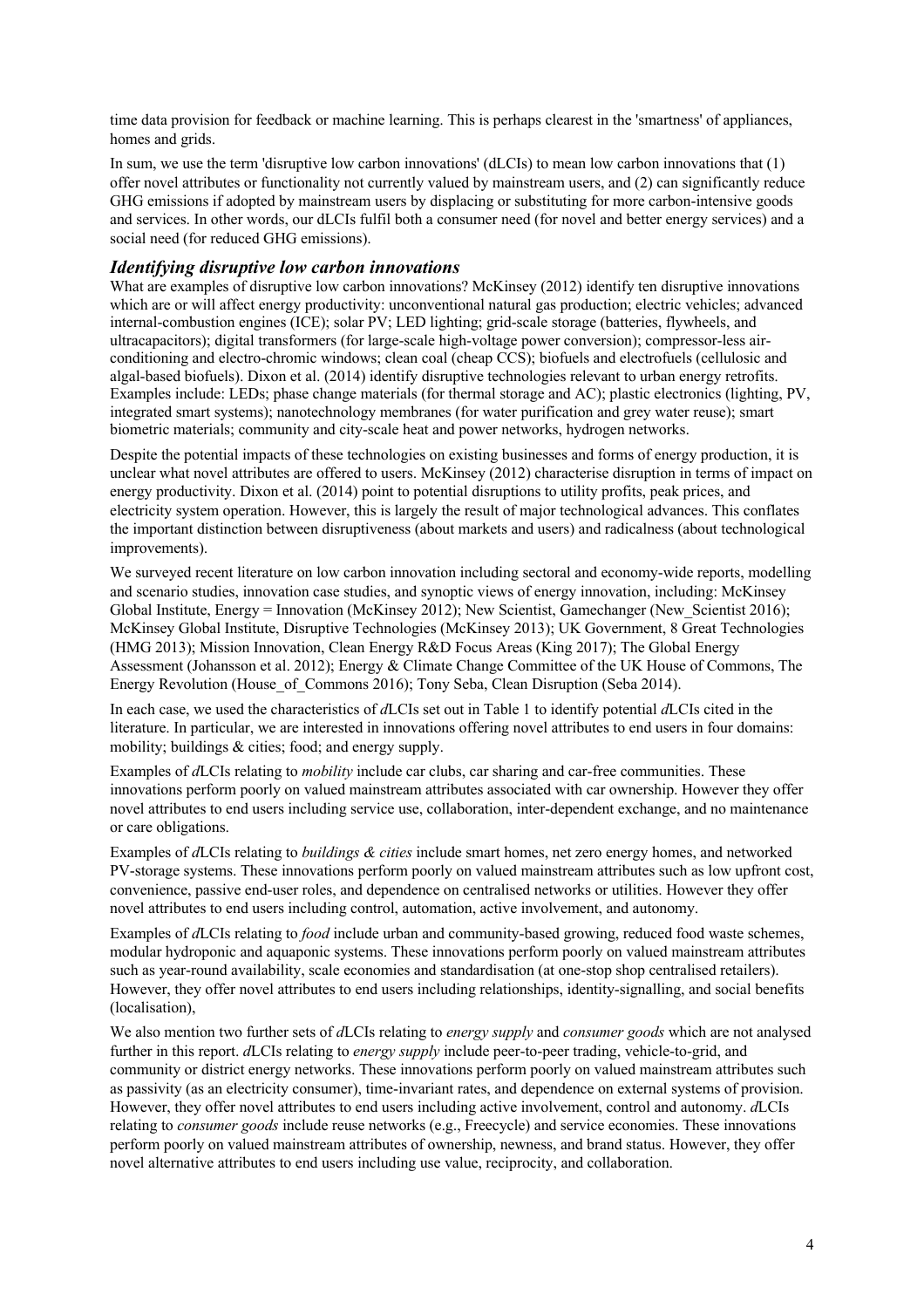It is important to emphasise that these are broad-brushed examples of how the novel attributes of *d*LCIs for different energy end-uses contrast with mainstream valued attributes. As few of these *d*LCIs are simply substitute products, it is not as easy to neatly delineate the attributes or characteristics that appeal to end users.

### *Mobility-related disruptive low carbon innovations*

In this section we present more detailed results for mobility-related *d*LCIs, characterising the novel attributes for each innovation. Table 3 shows potential *d*LCIs identified in the literature and linked to an 'incumbent' form of mobility for which they offer a substitute (this in turn determines their potential impact on GHG emissions). They are grouped into four: alternative vehicles technologies substituting for ICEs; alternative forms of automobility substituting for car ownership; alternatives to auto-mobility substituting for car use altogether; and reducing mobility demand. This final grouping are structural approaches (e.g., in urban planning) and so not strictly *d*LCIs but are included for comparison purposes.

| of innovation experts, see below; other aLCIs; denotes additional low-carbon mobility strategies). |                       |                                           |                             |  |  |  |  |  |
|----------------------------------------------------------------------------------------------------|-----------------------|-------------------------------------------|-----------------------------|--|--|--|--|--|
| type of innovation or                                                                              |                       | potentially disruptive low C innovations  | displaced incumbent         |  |  |  |  |  |
| strategy                                                                                           |                       | or low C strategy                         |                             |  |  |  |  |  |
| alternative fuel or<br>vehicle technology                                                          | $\star$               | electric vehicles (EVs)                   | conventional ICE vehicles   |  |  |  |  |  |
|                                                                                                    | $\star$               | autonomous (self-driving) vehicles        | conventional ICE vehicles   |  |  |  |  |  |
|                                                                                                    | $\star$               | fuel efficient ICEs                       | conventional ICE vehicles   |  |  |  |  |  |
|                                                                                                    | $\star$               | hydrogen fuel cell vehicles               | conventional ICE vehicles   |  |  |  |  |  |
|                                                                                                    | $\star$               | advanced biofuels                         | conventional ICE vehicles   |  |  |  |  |  |
| alternative form                                                                                   | $\star$               | car clubs, car sharing                    | car ownership & use         |  |  |  |  |  |
|                                                                                                    | $\star$               | mobility-as-a-service (MaaS) <sup>a</sup> | car ownership & use         |  |  |  |  |  |
| of auto-mobility                                                                                   | $\star$               | ride-sharing                              | car ownership & use         |  |  |  |  |  |
|                                                                                                    | $\star$               | e-bikes                                   | bikes, motorbikes           |  |  |  |  |  |
| alternative to                                                                                     | $\ddot{}$             | neighbourhood EVs                         | walking, public transport   |  |  |  |  |  |
| auto-mobility                                                                                      | $\tilde{}$            | modal shift to public transport           | car use                     |  |  |  |  |  |
|                                                                                                    | $\tilde{}$            | active modes (walking, cycling)           | car use, public transport   |  |  |  |  |  |
|                                                                                                    | $\star$               | telecommuting, video- or teleconferencing | commuting                   |  |  |  |  |  |
| reduced demand                                                                                     | $\ddot{}$             | interactive virtual reality b             | commuting, teleconferencing |  |  |  |  |  |
| for auto-mobility                                                                                  | $\tilde{}$            | disappearing traffic <sup>c</sup>         | road infrastructure         |  |  |  |  |  |
|                                                                                                    | $\tilde{\phantom{a}}$ | car-free communities                      | car-dependent suburbs       |  |  |  |  |  |

**Table 3. Potentially** *disruptive* **low carbon innovations relating to mobility.** Note: \* *d*LCIs included in survey of innovation experts, see below; + other *d*LCIs; ~ denotes additional low-carbon mobility strategies).

Some of the less familiar dLCIs are further defined here:

<sup>a</sup> *mobility-as-a-service* (also *inter-modality*) refers to app-based scheduling, booking and payment systems for multiple transport modes (ride-sharing, bus, train) through a single gateway or account;

<sup>b</sup> *interactive virtual reality* can be used for immersive interaction by remote (e.g., currently used in medical diagnosis or surgery);

<sup>c</sup> *disappearing traffic* refers to the removal of road infrastructure and restoration of car-free urban environments (e.g., express freeways in Seoul, South Korea).

#### *Food-related disruptive low carbon innovations*

In this section we present more detailed results for food-related *d*LCIs, characterising the novel attributes for each innovation. Table 4 shows potential *d*LCIs identified in the literature and linked to an 'incumbent' form of food consumption, production or retail for which they offer a substitute. They are grouped into four: alternative forms of diet (i.e., consumption); alternative forms of food production; alternative business models of food retail (linking consumers and producers); and reduced food waste. As with the mobility-related innovations, some of these blur the line between *d*LCIs and broader strategies for reducing emissions from food.

**Table 4. Potentially** *disruptive* **low carbon innovations relating to food.** Note: \* *d*LCIs included in survey of innovation experts, see below; + other *d*LCIs; ~ denotes additional low-carbon food & agriculture strategies).

| type of innovation<br>or strategy | potentially disruptive low C innovations or low C<br>strategy | displaced incumbent |
|-----------------------------------|---------------------------------------------------------------|---------------------|
| alternative forms of              | reduced meat in diet                                          |                     |
| diet                              | cultured meat <sup>a</sup>                                    | animal agriculture  |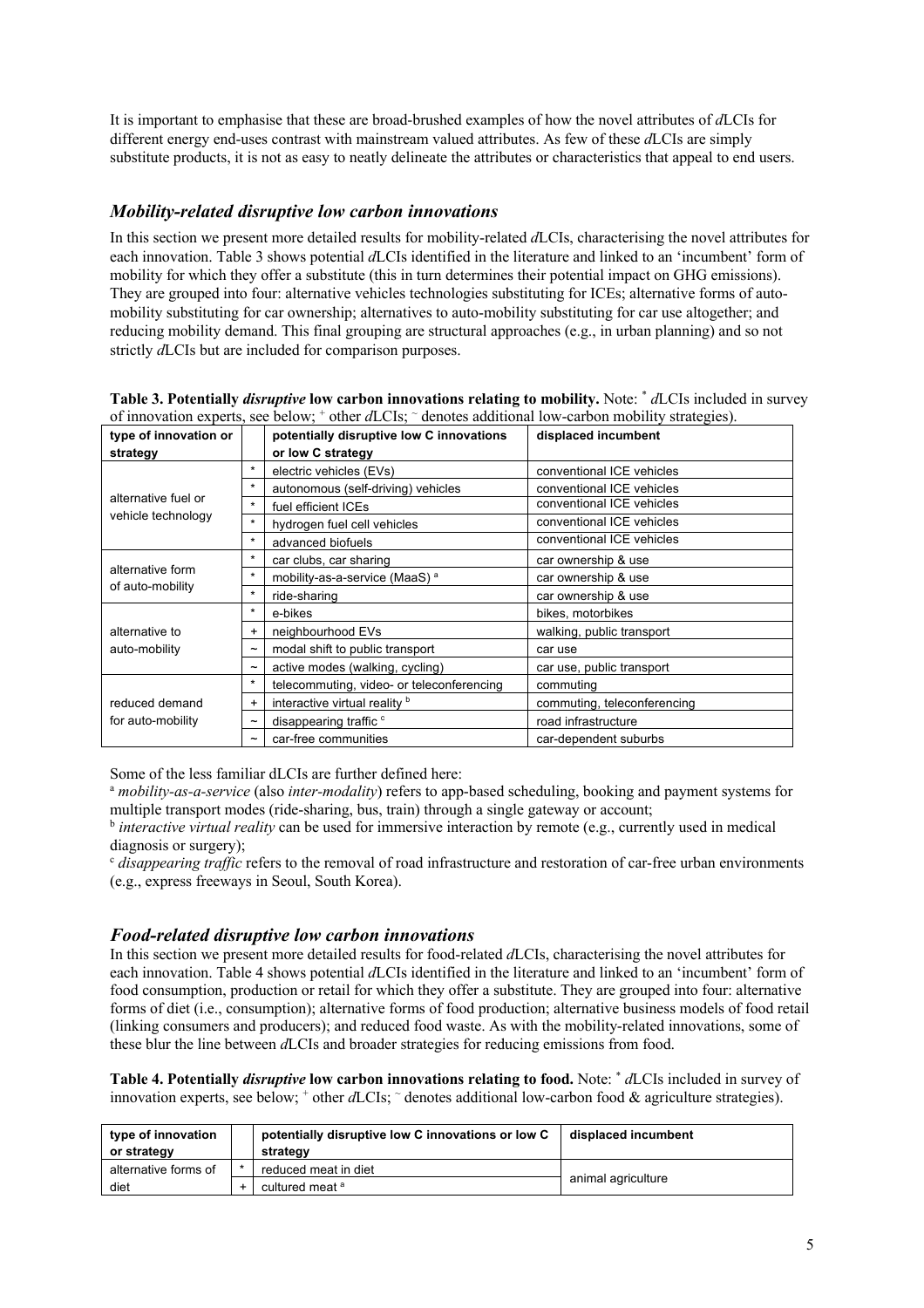|                       | $\star$    | aquaculture                               | wild fish stocks                     |  |  |  |  |  |
|-----------------------|------------|-------------------------------------------|--------------------------------------|--|--|--|--|--|
|                       | $\star$    | hydroponic growing systems                |                                      |  |  |  |  |  |
| alternative forms of  |            | aquaponic (fish-plant) systems b          | soil-based growing systems           |  |  |  |  |  |
| food production       | $\star$    | greenhouse horticulture and LED lighting  | traditional lighting solutions       |  |  |  |  |  |
|                       | $\star$    | urban and community based growing schemes | large-scale rural agriculture        |  |  |  |  |  |
|                       | $\star$    | urban indoor farms <sup>c</sup>           |                                      |  |  |  |  |  |
|                       | $\ddot{}$  | farm shops                                |                                      |  |  |  |  |  |
|                       | $\ddot{}$  | farmers' markets                          |                                      |  |  |  |  |  |
| alternative business  | $\ddot{}$  | food box schemes                          |                                      |  |  |  |  |  |
| models of food retail | $\ddot{}$  | community supported agriculture           | large-scale food production & retail |  |  |  |  |  |
|                       | $\sim$     | food links schemes d                      |                                      |  |  |  |  |  |
| reduced food waste    | $\tilde{}$ | upstream community food redistribution    |                                      |  |  |  |  |  |

Some of the less familiar dLCIs are further defined here:

<sup>a</sup> *cultured meat* is animal meat that is grown using a bioreactor;

<sup>b</sup> *aquaponic systems* create a natural cycle between fish and plants with an enclosed 'pod' system;

<sup>c</sup> *urban indoor farms* include vertical farming, stacked greenhouses, modular food pods;

<sup>d</sup> *food links schemes* connect producers directly with consumers;

<sup>e</sup> *upstream community food redistribution* schemes link local retailers (or end users) with surplus food to charities or end users.

#### *Buildings & cities-related disruptive low carbon innovations*

In this section we present more detailed results for buildings and cities-related *d*LCIs, characterising the novel attributes for each innovation. **Table 5** shows potential *d*LCIs identified in the literature and the incumbents to which they offer a substitute. They are grouped into four: interconnectivity for efficient usage (of devices, appliances, assets, capacity); efficient thermal performance (of buildings); improved design & construction (of buildings); and enabling infrastructure at a city scale (collecting  $\&$  analysing data, connecting users with system performance, optimising usage). As with the buildings & cities-related innovations, some of these blur the line between *d*LCIs and broader urban and industry-scale strategies for reducing emissions from buildings and cities.

**Table 5. Potentially** *disruptive* **low carbon innovations relating to buildings & cities**. Note: \* *d*LCIs included in survey of innovation experts, see below;  $^+$  other *d*LCIs;  $\degree$  denotes additional low-carbon food & agriculture strategies).

| type of innovation or<br>strategy |            | potentially disruptive low C innovations<br>or low C strategy | displaced incumbent                           |  |  |  |  |  |
|-----------------------------------|------------|---------------------------------------------------------------|-----------------------------------------------|--|--|--|--|--|
|                                   | $\star$    | online platforms to share capacity <sup>a</sup>               | stand-alone assets or devices non-responsive  |  |  |  |  |  |
| interconnectivity for             | $\star$    | smart appliances                                              | to system needs                               |  |  |  |  |  |
| efficient usage                   | $\star$    | internet of things                                            |                                               |  |  |  |  |  |
|                                   | $\star$    | LED lighting and smart controls                               | assets or devices with limited user control   |  |  |  |  |  |
| efficient thermal                 | $\star$    | building energy management systems                            | functionality                                 |  |  |  |  |  |
| performance of                    | $\star$    | heat pumps                                                    |                                               |  |  |  |  |  |
| buildings                         | $\ddot{}$  | heat storage b                                                | centralised gas network & in-home boilers     |  |  |  |  |  |
| improved design &                 | $\star$    | net zero energy buildings (ZEBs)                              |                                               |  |  |  |  |  |
| construction of                   | $\ddot{}$  | pre-fab high-spec (low energy) new build                      | high transaction cost home construction &     |  |  |  |  |  |
| buildings                         | $\ddot{}$  | pre-fab high-spec (low energy) renovations                    | retrofit industry                             |  |  |  |  |  |
|                                   | $\star$    | smart meters                                                  |                                               |  |  |  |  |  |
| enabling urban                    | $\star$    | smart infrastructure <sup>c</sup>                             | information-poor built environment            |  |  |  |  |  |
| infrastructure                    | $\tilde{}$ | urban sensing d                                               |                                               |  |  |  |  |  |
|                                   | $\tilde{}$ | urban greening                                                | weakly integrated natural & built environment |  |  |  |  |  |

Some of the less familiar dLCIs are further defined here:

<sup>a</sup> *online platforms to share capacity* include peer-to-peer networks such as AirBnB (sharing homes) or Streetbank (sharing stuff).

<sup>b</sup> heat storage to match energy supply to heating and cooling demand allows efficient transfer of heat from point of production and storage to point of use.

<sup>c</sup> smart infrastructure includes connected traffic signals, street lights, and a host of other urban infrastructure allowing optimised traffic and people flows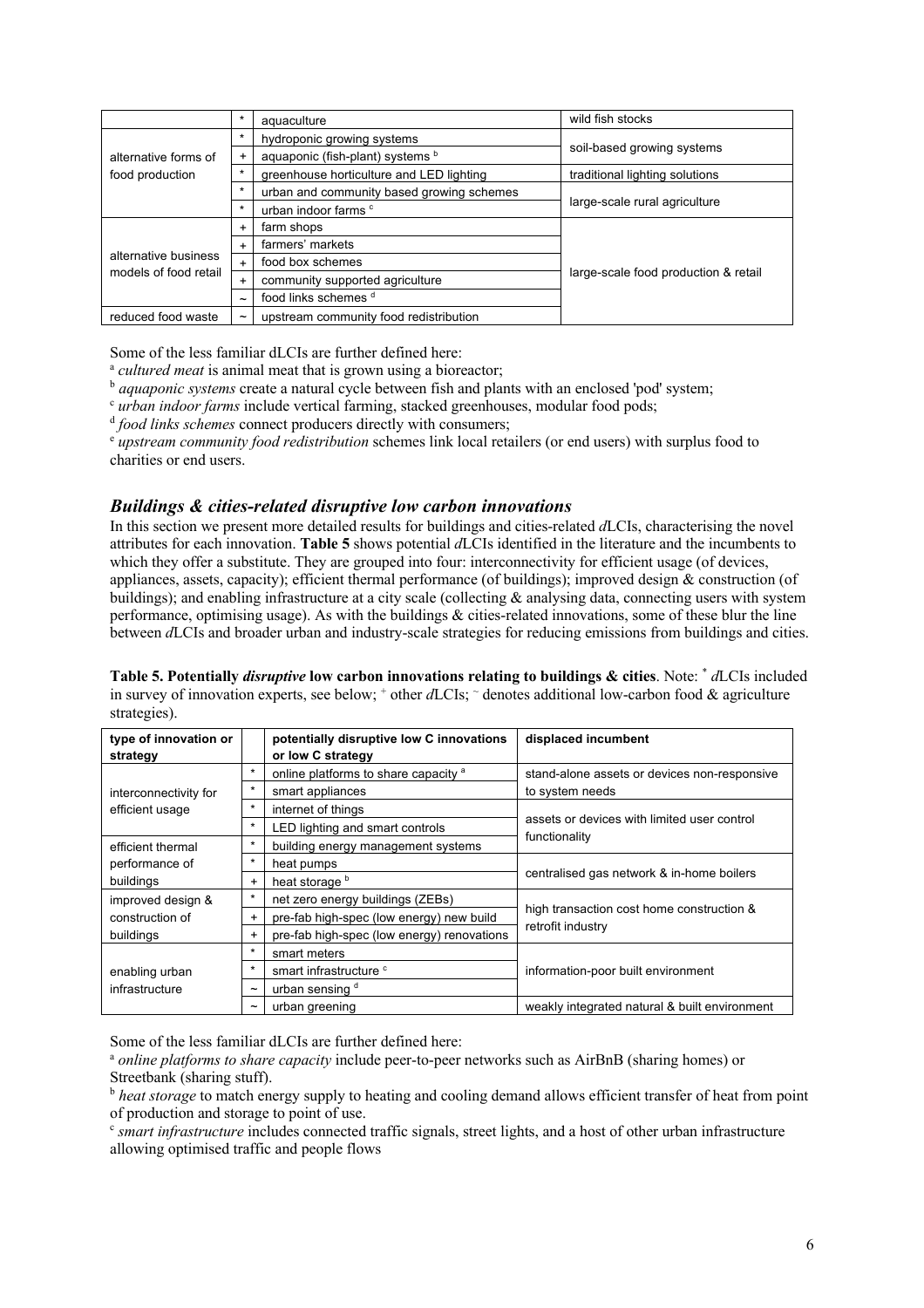<sup>d</sup> urban sensing refers to distributed sensor networks collecting real-time data to monitor performance metrics (air quality, parking availability, etc) to support smart infrastructure and urban management

## Novel attributes of disruptive low carbon innovations

As emphasised above, our interest in potential *d*LCIs lies in the novelty of their attributes and so their attractiveness to end users. We identified relevant and salient attributes using market research, consumer-facing marketing material, consumer behaviour studies, and early adopter surveys. These attributes are summarised in general terms in

Table 6.

| attribute              | generic description                                                                                     | I want      |
|------------------------|---------------------------------------------------------------------------------------------------------|-------------|
| pay per use            | having a usage-based cost structure without requirement for capital or other one-off investment         |             |
| service based          | accessing a useful service (rather than owning a good with associated maintenance responsibilities)     | just to use |
| multiple uses          | diversifying the range of functions provided by a good or service                                       |             |
| choice variety         | having the ability to choose alternative forms of a good or service to suit different needs or contexts | flexibility |
| convenience            | making a good or service less hassle, more convenient, or more easy to use                              |             |
| control                | improving the ability to control, manage or influence how a good or service is provided                 | useability  |
| autonomy               | reducing dependence on third party service providers, infrastructures or systems of provision           |             |
| relational             | strengthening interactions with others' using a good or service (either directly or indirectly)         |             |
| active involvement     | deepening the active role in, engagement with, or contribution to how a good or service is provided     | something   |
| <i>identity signal</i> | supporting desirable aspects of users' individual or social identity (and how this is communicated)     | more than   |
| social benefits        | contributing to social, shared or collective benefits (e.g., less pollution, less congestion)           | me          |
| clean at point of use  | causing low or no emissions (or other pollution) directly from the use of a good or service             |             |
| healthy                | supporting healthy living or health outcomes by the use of a good or service                            | all the     |
| safety & security      | supporting safety & security by the use of a good or service                                            | usual       |
| time-saving            | saving time or making use of time more efficient or productive when using a good or service             | benefits    |
| cost-saving            | saving money or making use of finances more efficient or productive when using a good or service        |             |

#### **Table 6. Novel innovation attributes potentially attractive to end users.**

To help interpret what these attributes tell us about the potential direction of new consumer value propositions relating to energy-using goods and services, the final column in Table 6 organises the 16 attributes shown into five clusters. Each cluster offers a simple characterisation of adopters' preferences and why they may be attracted to the innovations:

- As a user, I want *just to use* this captures a movement away from owning goods and towards using services either on an as-needs basis or through membership of a service provider (attributes = pay per use, service based);
- As a user, I want *flexibility* this captures a desire for usage which can be varied depending on need or context, and is enabled by a technology having multiple functionality (attributes = multiple uses, choice variety);
- As a user, I want *useability* this captures the key concerns of user-centred design to ensure goods or services are easy to use, controllable, and do not create dependencies on external service providers to run or maintain the technology (attributes  $=$  ease of use, control, autonomy);
- As a user, I want *something more than me* this captures a movement away from a passive role as an energy consumer of an always-available invisible commodity and towards a more active and engagement role as producer, trader, social network or community member, or citizen concerned with collective outcomes  $(\text{attributes} = \text{relational}, \text{active involvement}, \text{identity signal}, \text{social benefits})$ ;
- As a user, I want *all the usual benefits -* this captures the set of attributes which have strongly characterised user preferences in observed historical energy transitions towards cleaner, more affordable, and more readily available energy services (attributes = clean at point of use, healthy, safety & security, time saving, cost saving).

Clearly the 16 attributes and 5 clusters of attributes shown in Table 3 will vary greatly in their applicability to specific innovations. Figure 1 maps the novel innovation attributes shown in

Table 6 onto the potentially disruptive *mobility-related* innovations shown in Table 3. The mapping distinguishes positive (green) or negative (red) associations, and scores each association with a simple 1 (weak) or 2 (strong). Associations are also coded  $+/-$  (grey) if they are ambiguous (e.g., negative or positive depending on context or interpretation).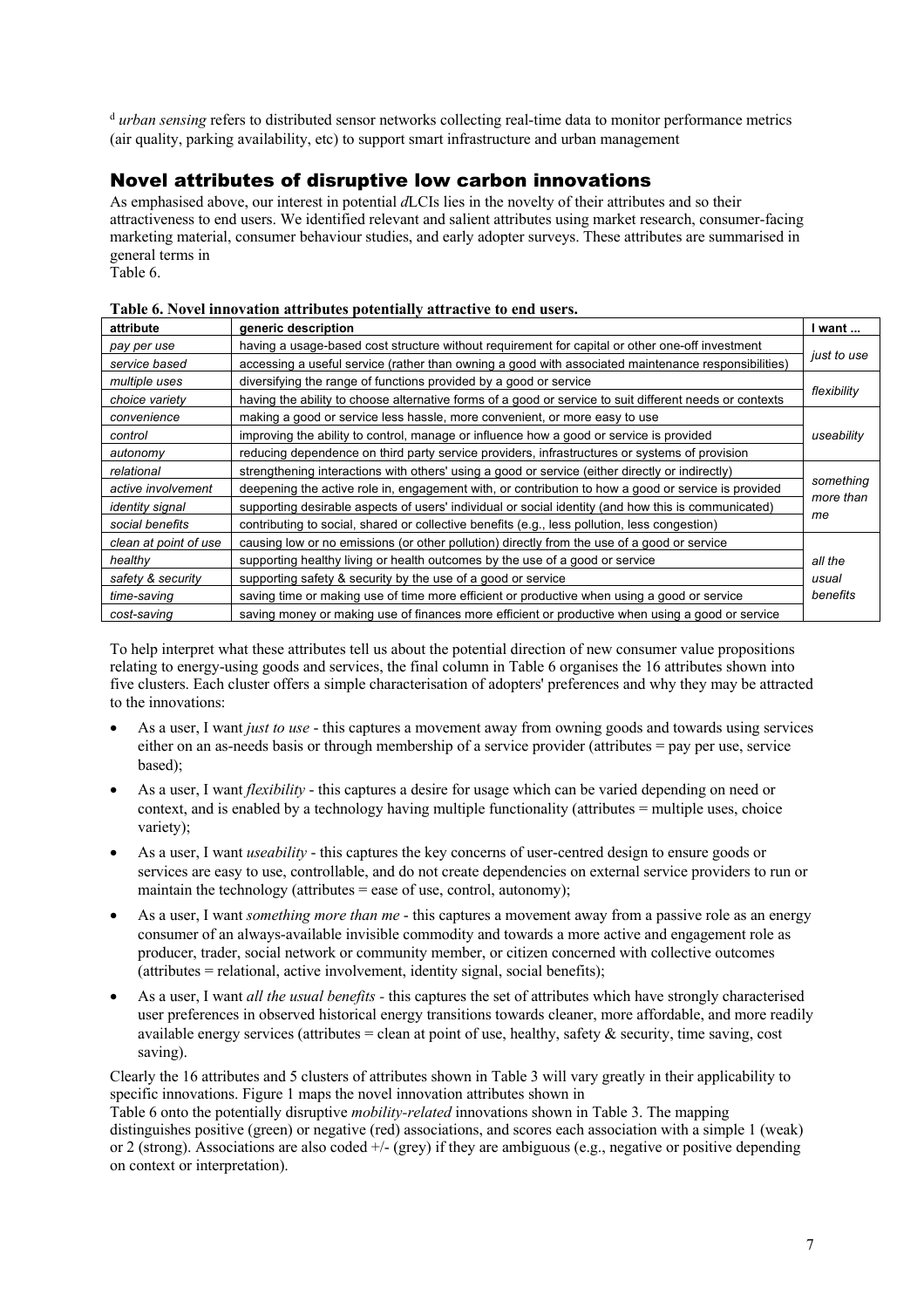The mapping in Figure 1 is based on the attributes, functionality, service features or performance characteristics identified cited in the literature reviewed. The novelty of these attributes in all cases is *relative to* the incumbents displaced (see Table 3). So, for example, although an EV may offer its owner and user 'control' (over when and where to go), this is not distinct from a conventional ICE vehicle so these attributes are not novel.

Following the same basic method, Figure 2 maps the novel innovation attributes onto the potentially disruptive *food-related* innovations shown in Table 4, and Figure 3 maps the novel innovation attributes onto the potentially disruptive *buildings & cities-related* innovations shown in **Table 5**. In both cases, the mappings are based on the attributes, functionality, service features or performance characteristics identified cited in the literature reviewed, with the novelty of these attributes in all cases being *relative to* the incumbents displaced.

**Figure 1. Novel attributes of** *mobility-related innovations* **relative to displaced incumbents.** Notes: +2 (red) & +1 (light red) = strong & weak positive associations between novel attribute and innovation; -2 (green) & -1 (light green) = strong & weak negative associations;  $+/-$  = contingent association; blank = no association.

| As a user. I want                                            |                | just to use      | flexibility      |                   | useability     |                   |                   | something more than me |                            |                    |                    | all the usual benefits      |                |                      |                    |                |
|--------------------------------------------------------------|----------------|------------------|------------------|-------------------|----------------|-------------------|-------------------|------------------------|----------------------------|--------------------|--------------------|-----------------------------|----------------|----------------------|--------------------|----------------|
| novel attributes<br>(relative to displaced)<br>incumbent) -> | pay per<br>use | service<br>based | multiple<br>uses | choice<br>variety | ease of<br>use | control           | auto-<br>nomy     | rela-<br>tional        | active<br>involve-<br>ment | identity<br>signal | social<br>benefits | clean at<br>point of<br>use | healthy        | safety &<br>security | time<br>saving     | cost<br>saving |
| electric vehicles (EVs)                                      |                |                  | 18               |                   | $-1b$          |                   |                   |                        | 1 <sup>c</sup>             |                    |                    | $\overline{2}$              |                |                      |                    |                |
| autonomousvehicles                                           |                |                  | 2 <sup>d</sup>   |                   | $-1b$          | $-2$              |                   |                        |                            |                    |                    |                             |                | $+/-$                | 2 <sup>d</sup>     |                |
| fuel efficient ICEs                                          |                |                  |                  |                   |                |                   |                   |                        |                            |                    |                    |                             |                |                      |                    |                |
| H <sub>2</sub> FC vehicles                                   |                |                  |                  |                   | $-1b$          |                   |                   |                        |                            |                    |                    |                             |                |                      |                    |                |
| advanced biofuels                                            |                |                  |                  |                   | $-1b$          |                   |                   |                        |                            |                    |                    |                             |                |                      |                    |                |
| car clubs, car sharing                                       | $\overline{2}$ | $\overline{2}$   | 2 <sup>e</sup>   | $2^e$             |                | $-1$              |                   | $\overline{2}$         |                            |                    |                    |                             |                |                      | $+/-9$             |                |
| mobility-as-a-service                                        |                | $\overline{2}$   |                  | $\overline{2}$    | $\overline{2}$ |                   |                   |                        |                            |                    |                    |                             |                |                      |                    |                |
| ride-sharing                                                 | $\overline{2}$ | $\overline{2}$   |                  | $\overline{2}$    |                | $-19$             | $-1$              | $\overline{2}$         |                            |                    |                    |                             |                |                      | $+/-$ <sup>h</sup> | $\overline{2}$ |
| e-bikes                                                      |                |                  |                  |                   |                |                   |                   |                        |                            |                    |                    | $\overline{2}$              |                |                      |                    |                |
| neighbourhood EVs                                            |                |                  |                  |                   |                |                   | $\overline{2}$    |                        |                            |                    |                    | $\overline{2}$              |                |                      |                    |                |
| modal shift to transit                                       | 2 <sup>1</sup> | $\overline{2}$   |                  |                   |                | $-1$ <sup>1</sup> | $-1$ <sup>i</sup> | $\overline{1}$         |                            |                    | $\overline{A}$     |                             |                |                      | $-1$ <sup>1</sup>  |                |
| active modes                                                 |                | $\overline{2}$   | 4 K              | 1 <sup>k</sup>    |                |                   | 1                 |                        | $\overline{2}$             |                    |                    | $\overline{2}$              | $\overline{2}$ |                      | $+/-^{k}$          | $\overline{2}$ |
| telecommuting                                                |                |                  |                  |                   |                | $\overline{2}$    |                   |                        |                            |                    |                    | $\overline{2}$              |                |                      | $\overline{2}$     |                |
| interactive virtual reality                                  |                |                  |                  |                   |                |                   |                   | $\overline{2}$         |                            |                    |                    | $\overline{2}$              |                |                      | $\overline{2}$     |                |
| disappearing traffic                                         |                |                  |                  |                   |                |                   |                   | 4 <sup>1</sup>         | и                          |                    | $\overline{2}$     | $\overline{2}$              | $\overline{2}$ | $\overline{2}$       |                    |                |
| car-free communities                                         |                |                  | 2 <sup>1</sup>   |                   |                |                   |                   | $\overline{2}$         |                            | $\overline{2}$     | $\overline{2}$     | $\overline{2}$              |                |                      |                    |                |

|                                                             | 1 igure 21 ro een ammonies of joon realien milo entrolls related to displaced incumbents. |                   |                  |                   |                |                       |                |                 |                            |                    |                    |                                     |                |                      |                |                |
|-------------------------------------------------------------|-------------------------------------------------------------------------------------------|-------------------|------------------|-------------------|----------------|-----------------------|----------------|-----------------|----------------------------|--------------------|--------------------|-------------------------------------|----------------|----------------------|----------------|----------------|
| As a user. I want                                           |                                                                                           | just to use       |                  | flexibility       |                | useability            |                |                 | something more than me     |                    |                    | all the usual benefits              |                |                      |                |                |
| novel attributes<br>(relative to displaced<br>incumbent) -> | pay per<br>use                                                                            | service-<br>based | multiple<br>uses | choice<br>variety | ease of<br>use | control               | auto-<br>nomy  | rela-<br>tional | active<br>involve-<br>ment | identity<br>signal | social<br>benefits | clean at<br>point of healthy<br>use |                | safety &<br>security | time<br>saving | cost<br>saving |
| reduced meat in diet                                        |                                                                                           | $-1$              |                  |                   | -1             |                       |                |                 |                            |                    | $\overline{2}$     |                                     |                |                      |                |                |
| cultured meat                                               |                                                                                           |                   |                  |                   |                |                       | $\overline{2}$ |                 |                            |                    |                    | $\overline{2}$                      |                | $-2$                 |                | $-2$           |
| aquaculture                                                 |                                                                                           |                   |                  |                   |                | $-1$                  |                |                 |                            |                    | $\overline{2}$     |                                     | $\overline{2}$ |                      |                |                |
| hydroponic growing                                          |                                                                                           |                   |                  |                   |                | $\overline{2}$        |                |                 |                            |                    |                    |                                     |                |                      |                |                |
| aquaponics                                                  |                                                                                           |                   |                  |                   |                |                       |                |                 | $\overline{2}$             |                    |                    |                                     | $\overline{2}$ |                      |                |                |
| greenhouse + LEDs                                           |                                                                                           |                   |                  | $\overline{2}$    |                | $\overline{2}$        |                |                 |                            |                    |                    | $\overline{2}$                      |                |                      |                | $\overline{2}$ |
| community growing                                           |                                                                                           |                   |                  |                   |                |                       |                | $\overline{2}$  | 2                          |                    | $\overline{2}$     |                                     | $\overline{2}$ |                      |                |                |
| urban indoor farms                                          |                                                                                           |                   |                  | $\overline{2}$    |                |                       |                |                 |                            |                    |                    | $\overline{a}$                      |                |                      |                | $\overline{2}$ |
| farm shops                                                  |                                                                                           |                   |                  | 2                 | -1             |                       |                |                 |                            |                    |                    |                                     |                |                      |                | $-1$           |
| farmers' markets                                            |                                                                                           |                   |                  | $\overline{ }$    |                | $\mathbf{2}^{\prime}$ |                | $\overline{2}$  |                            |                    | $\overline{2}$     |                                     |                |                      |                |                |
| food boxes                                                  |                                                                                           | $\overline{2}$    |                  | $\overline{2}$    | $\overline{2}$ |                       |                |                 |                            |                    |                    | $-1$                                |                |                      | $\overline{2}$ |                |
| community agriculture                                       |                                                                                           |                   |                  |                   |                |                       |                | $\overline{2}$  |                            |                    | $\overline{2}$     |                                     |                |                      |                |                |
| food links                                                  |                                                                                           |                   |                  |                   |                |                       |                |                 |                            |                    |                    |                                     |                |                      |                |                |
| upstream redistribution                                     |                                                                                           |                   |                  | -1                |                |                       |                |                 |                            |                    |                    |                                     |                |                      |                |                |

**Figure 2. Novel attributes of** *food-related* **innovations relative to displaced incumbents.**

**Figure 3. Novel attributes of** *buildings & cities-related* **innovations relative to displaced incumbents.**

| As a user. I want       |         | just to use |                | flexibility |                | useability |        |        | something more than me |          |                | all the usual benefits |           |                |        |                |
|-------------------------|---------|-------------|----------------|-------------|----------------|------------|--------|--------|------------------------|----------|----------------|------------------------|-----------|----------------|--------|----------------|
| novel attributes        |         |             |                |             |                |            |        |        | active                 |          |                | clean at               |           |                |        |                |
| (relative to displaced) | pay per | service-    | multiple       | choice      | ease of        |            | auto-  | rela-  | involve-               | identity | social         | point of               |           | security       | time   | cost           |
| incumbent) ->           | use     | based       | uses           | variety     | use            | control    | nomy   | tional | ment                   | signal   | benefits       | use                    | healthy   | & safety       | saving | saving         |
| sharing spare capacity  |         | 2           |                |             |                |            |        |        |                        |          |                |                        |           |                |        |                |
| smart appliances        |         |             |                |             | $\overline{2}$ |            | $-1$   |        |                        |          |                |                        |           | 1 <sup>a</sup> |        |                |
| internet of things      |         |             |                |             | $+/-$          |            | $-1$   |        |                        |          |                |                        |           | 1 <sup>a</sup> |        |                |
| LED lighting            |         |             |                |             |                |            |        |        |                        |          |                |                        |           |                |        | $\overline{2}$ |
| building energy         |         |             |                |             |                |            | $-1$   |        |                        |          |                |                        |           |                |        |                |
| management              |         |             |                |             |                |            |        |        |                        |          |                |                        |           |                |        |                |
| heat pumps              |         |             |                |             | $-1$           |            |        |        |                        |          |                |                        |           |                |        | -1             |
| heat storage            |         |             |                |             | $-1$           |            |        |        |                        |          |                |                        |           |                |        |                |
| net ZEBs                |         |             |                |             |                | $-1$       |        |        |                        |          |                |                        | $+/-^{b}$ |                |        | $+/-$          |
| pre-fab low-e new build |         |             |                |             |                |            |        |        |                        |          |                |                        | $+/-^{b}$ |                |        | $+/-$          |
| pre-fab low-e retrofit  |         |             |                | $-1$        |                |            |        |        |                        |          |                |                        | $+/-^{b}$ |                |        | $+/-$          |
| smart meters            |         |             |                |             |                |            | $+/-3$ |        |                        |          | $-1$           |                        |           |                |        |                |
| smart infrastructure    |         |             |                |             |                |            |        |        |                        |          |                |                        |           |                |        |                |
| urban sensing           |         |             | $\overline{2}$ |             |                |            |        |        |                        |          |                |                        |           |                |        |                |
| urban greening          |         |             |                |             |                |            |        |        |                        |          | $\overline{2}$ | $\overline{2}$         | 2         |                |        |                |

Footnotes to Figure 1: <sup>a</sup> grid services, <sup>b</sup> home charging, <sup>c</sup> while driving, <sup>d</sup> different vehicle types, <sup>e</sup> if vehicles unavailable, <sup>f</sup> booking & access time though no maintenance time, <sup>g</sup> if rides unavailable, h dependence on schedules & access, i exercise, i depends on distance, <sup>1</sup> restoration of public (car-free) space.

Footnotes to Figure 3: <sup>a</sup> security  $\&$  assisted living applications but data privacy concerns, <sup>b</sup> low airflow vs. comfort  $\&$ warmth, <sup>c</sup> capital costs (higher) vs. operating costs (lower).

## Linkages between disruptive low carbon innovations

Each innovation varies in the novel value proposition it offers to end users. This is clearly evident in the mappings in Figures 1-3. There are also noticeable differences between domains.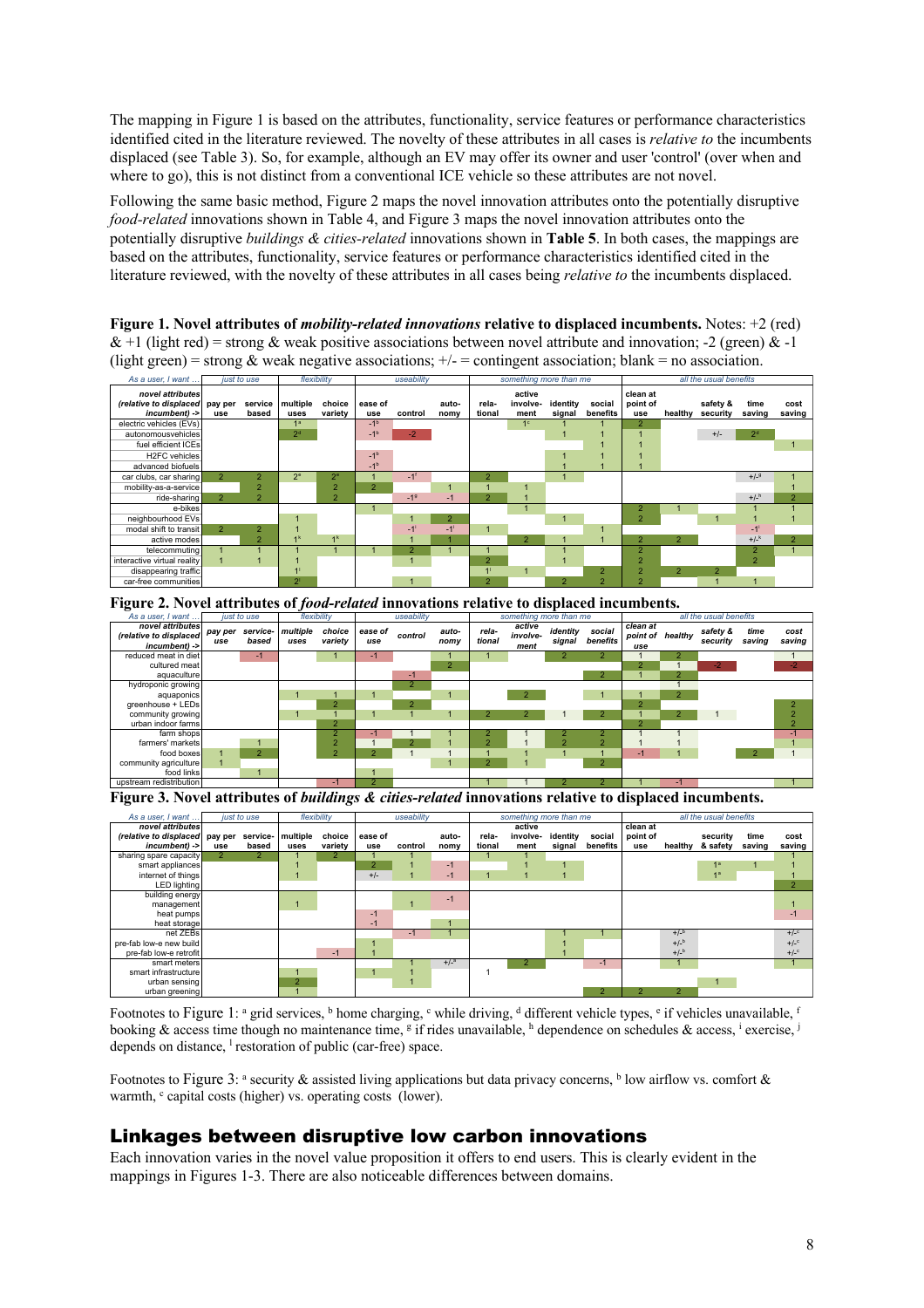Mobility-related innovations tend to offer value across many different attributes, both in terms of service provision and in establishing a deeper, more connected and involved role for mobility users (Figure 1). This is strikingly different to the incumbent model of private car ownership and use. Alternative vehicle types which could sustain this incumbent model albeit with lower emissions offer relatively less novelty, and perform poorly on useability attributes, linked to issues such as refuelling infrastructure and range anxiety.

Food-related innovations also tend to offer value across many different attributes, although not with servicebased business models (Figure 2). Rather potential disruption to incumbent centralised models of food production and retail seem more likely to come from consumers pursuing healthier, cleaner, more localised, more interconnected food systems. This is already an established market niche, and is less reliant on technological innovation than is the case for mobility.

Buildings & cities-related innovations offer the least novelty to end users. Moreover many of the innovations perform poorly on useability attributes, particularly because they tend to increase the dependence of buildings and building performance on external service providers and infrastructures, hence reducing autonomy (Figure 3). This is often the trade-off for enhancing control functionality through, for example, internet-connected devices and building systems.

Despite these differences between domains, there are also some commonalities across domains. Certain attributes perform consistently well. Attributes clustered under the "*As a user, I want ... something more than me*" are consistently cited in market research and marketing literature for mobility and food-related innovations. These are a reaction to the incumbent goods and services which distance production from largely passive consumers, supporting the extension of Toffler's (1980) 'prosumer' concept from the social media realm (in which it has been overwhelmingly evidenced) into broader realms of everyday life.

Another interesting commonality among innovations across all three domains is in the attributes clustered under the "*As a user, I want ... flexibility*". This refers to the availability of choice, variety, and need-specific or context-dependent flexibility in how a good or service is consumed. Again, this is a reaction to incumbent models of ownership which effectively lock users into a specific way of providing a service. As alternatives, car clubs offer multiple vehicle types, mobility-as-a-service offers intermodal combinations optimised for specific journey requirements, greenhouse or urban farming systems offer artificial growing conditions for non-seasonal produce, and internet-of-things opens up a range of control functionality for appliances and devices beyond a simple on/off switch.

These 'robust' sources of value offering the hint of novel and better energy services across multiple innovations in different domains of life are of particular interest for 1.5oC mitigation as early adoption of one innovation could spillover into early adoption of others if adoption is motivated by shared novel attributes. Clearly this depends on who early adopters are, and the context in which they adopt, but this is fertile ground for further research.

Further, certain attributes are also of interest in that they challenge incumbent carbon-intensive modes of service provision to end users. These attributes (and the incumbents they challenge) include:

- *multiple uses*: versatility and diversity of applications from a single innovation (rather than having a single purpose or function);
- *choice variety*: opportunities to use variants or trial alternatives, including through single gateways or platforms (rather than being locked-in to a specific model or option based on ownership);
- *control*: availability of more or greater modalities of control over energy, end-use services or lifestyle (rather than being scripted or circumscribed within a defined role);
- *relational*: connections with other end users through networks, relationships, or shared commitments (rather than individual autonomy);
- *active involvement*: skilled or practiced engagement in the creation, provision or consumption of an end-use service (rather than passively having or owning);
- *identity signal*: defining, reinforcing or communicating some aspect of identity (rather than being socially 'invisible' or neutral).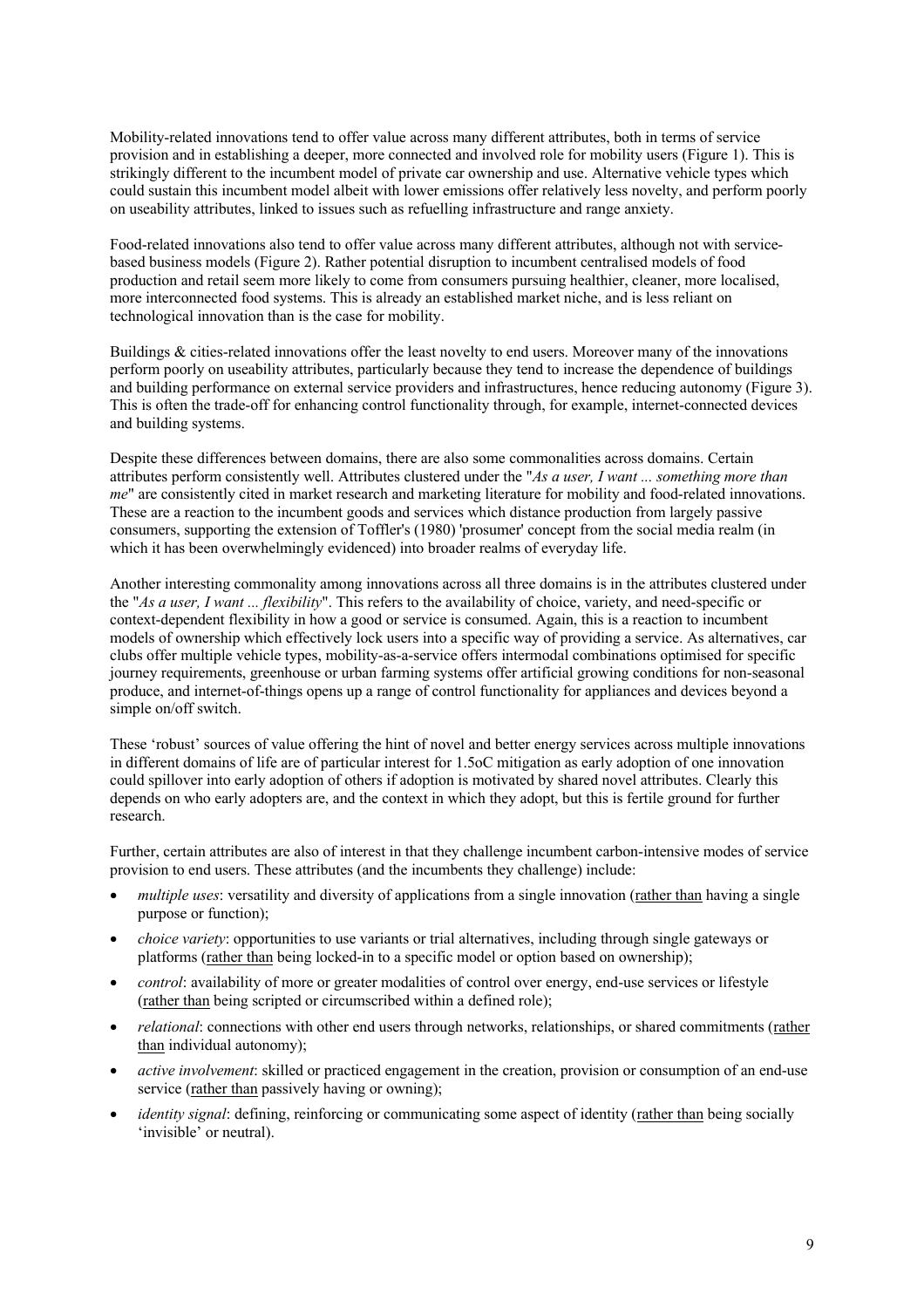## Potential emission reductions from disruptive low carbon

## innovations

We noted from the outset that system modelling tools like IMAGE and other global IAMs are not designed to represent potentially disruptive consumer-facing innovations that shape the quality and performance attributes of end-use services. In this final section, we use both a survey of experts, and specific sectoral studies to provide initial indications of emission reduction potentials and so relevance of *d*LCIs to 1.5oC mitigation.

### *Survey of innovation experts*

Innovation stakeholders and researchers were surveyed prior to two workshops on disruptive low carbon innovation held in London in spring 2017. A total of 28 respondents scored innovations in one of the three domains (mobility, food, buildings & cities). This is a small sample size and provides illustrative results only. The innovations are listed above in Tables 4-6 (and are marked by \* to denote they were also included in the survey).

Respondents scored the innovations on two 7 point scales: potential disruptiveness  $(+3 =$  potentially very disruptive,  $-3$  = potentially not disruptive at all); and potential emission reductions ( $+3$  = large reduction in emissions,  $-3$  = large increase in emissions). Figure 4 plots the mean scores on potential disruptiveness (y-axis) and potential impact on GHG emissions (x-axis) for innovations in each of the three domains. The scores are contingent on the innovations being adopted at scale in the market, so take into account both the size of the potential user segment, the incumbent form of the good or service being substituted, and the resulting effect on energy use and emissions.





The innovations in the *top half* of the Figure 4 plots are more strongly consistent with the key characteristic of *d*LCIs in offering novel attributes to end users. Those innovations in the *top right quadrant* of the Figure 4 plots also offer potentially large emission reductions if widely commercialised.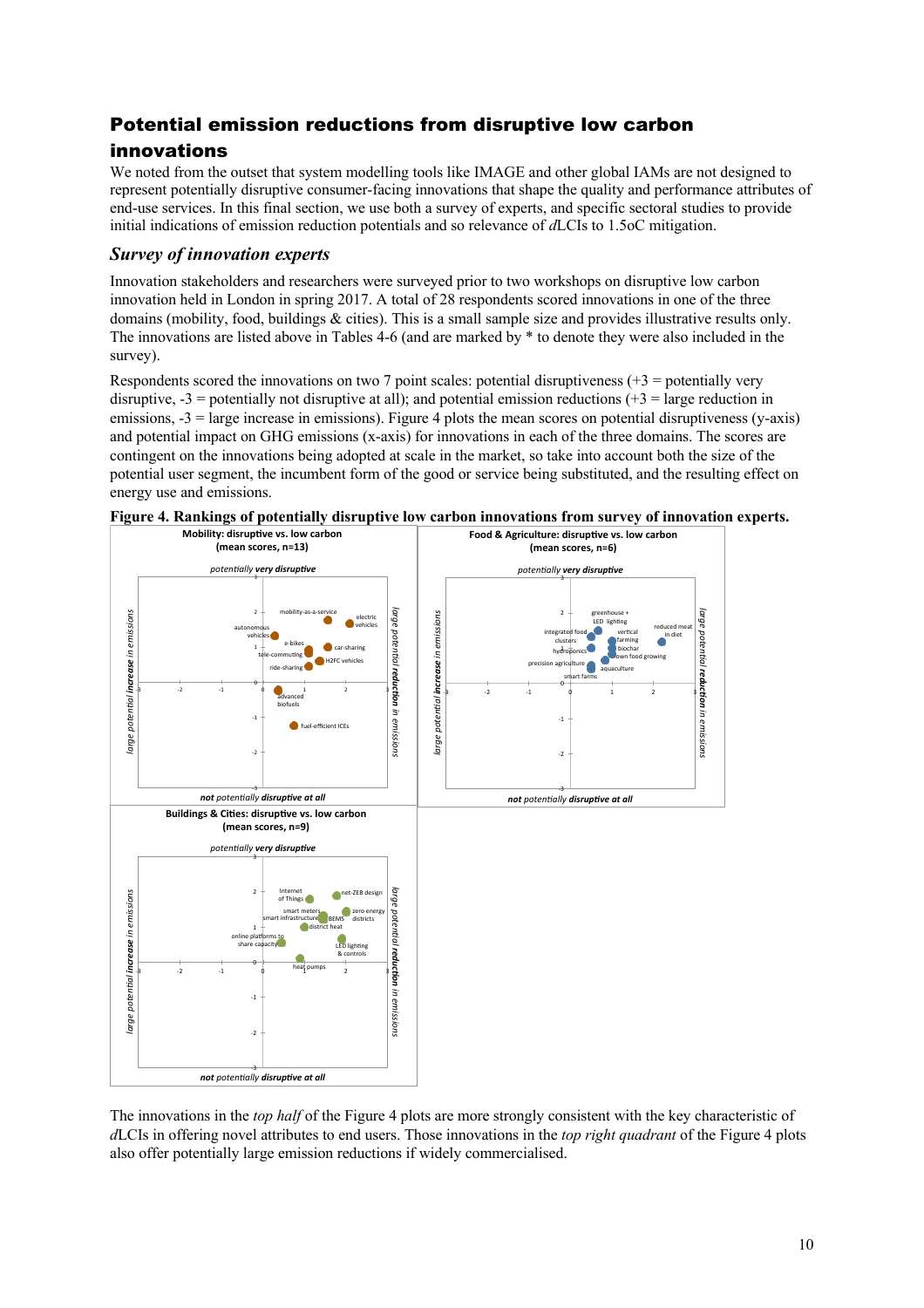According to experts, the *d*LCIs towards the upper right corner of the plots are the most promising in being both potentially disruptive and potentially emissions-reducing. Focusing particularly on potential impact on emissions as required by 1.5oC mitigation, the top three *d*LCIs in each domain are:

- *mobility*: mobility-as-a-service, electric vehicles (EVs), car-sharing (or car clubs);
- *food*: reduced meat in diet, vertical farming, own-food growing;
- *buildings & cities*: net zero-energy buildings, building energy management systems, LED lighting.

These offer promising avenues for consumer-facing innovations to reduce emissions.

#### *Innovation-specific studies of emission reductions*

Detailed studies of specific innovations have also quantified emission reduction potentials using a variety of bottom-up modelling and other tools. Here we provide select examples, focusing on the three potential dLCIs in each of three domains identified as most promising by the experts surveyed. All these examples confirm the emission-reducing potentials of *d*LCIs in different domains.

• *mobility*: mobility-as-a-service, electric vehicles (EVs), car-sharing (or car clubs).

Two recent studies by the International Transport Forum (of the OECD) estimated the city-scale impacts of shared mobility using an agent-based simulation model of Lisbon, Portugal, based on real mobility and network data. The first study simulated shared mobility using a combination of shared taxis (on-demand, door-to-door) and taxi-buses (30 minute pre-book, flexible route, near door-to-door). This study found that 3% of the existing car fleet could provide a flexible, cheap, available, comfortable alternative to private vehicle ownership and use (ITF 2016). CO2 emissions fell by 34%. Activity (vehicle.km) fell by 23%. The cost of urban journeys fell by >50%. Congestion fell to close to zero. The size of the car fleet fell by 97% freeing up enormous infrastructure for repurposing to parks, playgrounds, walking and cycling infrastructure. High load factors for on-road vehicles also meant more rapid fleet turnover with rapid substitution of cleaner, more efficient vehicle types. A second study examined the impacts of an autonomous shared vehicle fleet comprising both shared ('Taxibots') and single passenger ('Autovots') self-driving passenger cars (ITF 2015). This study found that 10-20% of the existing car fleet could provide a viable alternative to both private cars and buses, with commensurate benefits for freed-up road infrastructure. A similar study for the US by RethinkX found that autonomous electric vehicles providing Mobility-as-a-Service ('MaaS') could - by 2030 - reduce the size of the car fleet by over 75%, lower energy demand by 80% (although with an 18% rise in electricity demand, principally off-peak) and reduce CO<sub>2</sub> emissions by 90% (assuming a decarbonising grid) (Arbib and Seba 2017).

• *food*: reduced meat in diet, vertical farming, own-food growing.

A recent study by Springmann et al. (2016) analysed the health and environmental benefits of reducing the fraction of animal-sourced foods in diets. Using a region-specific global health model based on dietary and weight-related factors they found that moving toward more plant-based diets could reduce global mortality by 6- 10% and food related GHG emissions by 29-70% in 2050 compared to a reference scenario. A study by Scarborough et al. (2014) analysed the diets of large samples of meat-eaters, fish-eaters, vegetarians and vegans in the UK. They found that GHG emissions were high for meat-eaters (up to 7.19 kgCO2e/day), medium for fish-eaters (3.91 & 3.81 kgCO2e/day for fish-eaters and vegetarians respectively), and low for vegans (2.89 kgCO2e/day). In a study based on a life cycle assessment (comparing an animal to a laboratory) Tuomisto and Teixeira de Mattos (2011) analysed the environmental impacts of cultured meat production (grown in a bioreactor) as an alternative to conventionally produced European meat. They estimated that cultured meat involves 7-45% lower energy use compared to animal production resulting in 78-96% lower GHG emissions, 99% lower land use and 82-96% lower water use. Vertical farming involves the provision of fresh food in and around towns and cities through greenhouses that use a fraction of the resources used by traditional farms. Drury (2017) found that greenhouse horticulture has the potential to reduce energy consumption by around 71% with resulting GHG emission savings. Emission reductions from own-food growing is highly variable and contextspecific, but certainly reduces the carbon footprint of globally sourced, out of season food from large out of town retailers.

• *buildings & cities*: net zero-energy buildings, building energy management systems, LED lighting.

In a recent study of smart cities, Kylili and Fokaides (2015) found that net zero energy buildings (nZEBs) reduce energy consumption by up to two thirds that of a traditional building. The Green Investment Bank estimate that large scale switching to LED street lighting in the UK would save 50 to 80% of energy costs saving GHG emissions equivalent to taking 330,000 cars off the UK roads (Paterson-Jones and Watson 2014). Building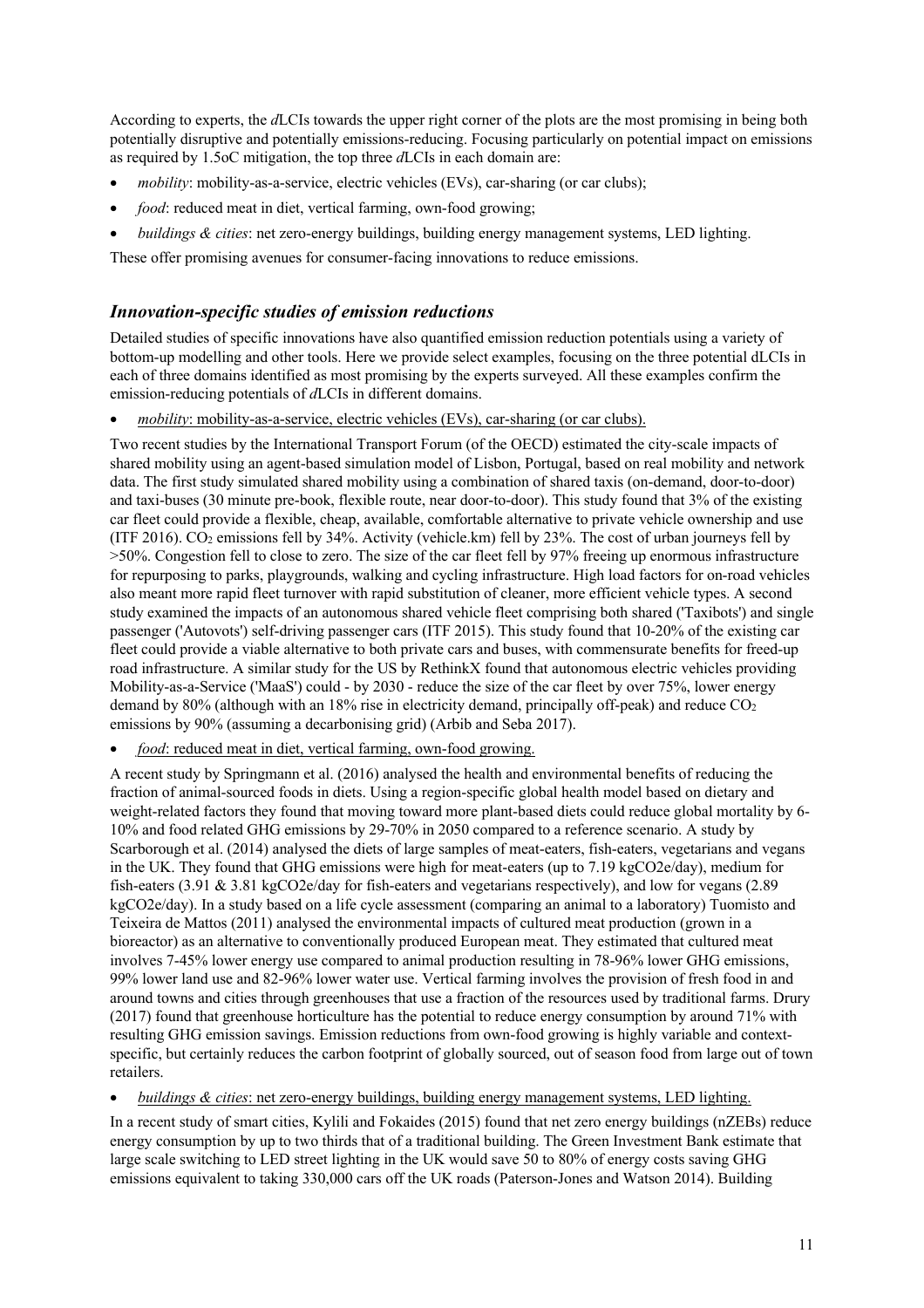energy management systems (BEMS) include tools which shift and curtail energy demand to improve the energy consumption and production profile of a building in response to prices and end-user needs for comfort. Beaudin and Zareipour (2015) found that a BEMS installed in a domestic property could reduce electricity costs by 23.1% and reduce residential peak demand by 29.6%, with corresponding benefits for GHG emissions.

## **Conclusions**

This is a preliminary analysis of *d*LCIs and their potential to reduce GHG emissions. According to both experts and innovation-specific quantifications, *d*LCIs offer substantial emission-reduction potentials. The rankings in Figure 4 provide a further indication of their potential disruptiveness to the incumbent carbon-intensive modes of goods and service provision: private car ownership and use; centralised large-scale food production and retail; non-responsive inefficient building design and performance. Subsets of *d*LCIs in each of three domains perform well on two criteria: they are disruptive (in offering novel attributes from those valued by mainstream users); and if adopted at scale they offer significant potential reductions in GHG emissions.

For mobility, this subset of *d*LCIs comprises mobility-as-a-service, electric vehicles (EVs), car sharing (potentially with autonomous vehicle fleets). These are predominantly characterised by a move towards mobility becoming a pay-per-use service using modes which are clean at the point of use.

For food, this subset of *d*LCIs comprises reduced meat in diet, vertical farming, own-food growing. These are predominantly characterised by a move towards more urban and localised food production, and changing dietary preferences (with strong health benefits).

For buildings & cities, this subset of *d*LCIs comprises net zero energy buildings, building energy management systems, LED lighting. These are predominantly characterised by technological innovation in building design and operating to provide more responsive and efficient living environments.

These *d*LCIs are the potential kernel of an end user-led transformation in the dominant forms of mobility, food production & consumption, and building & city design.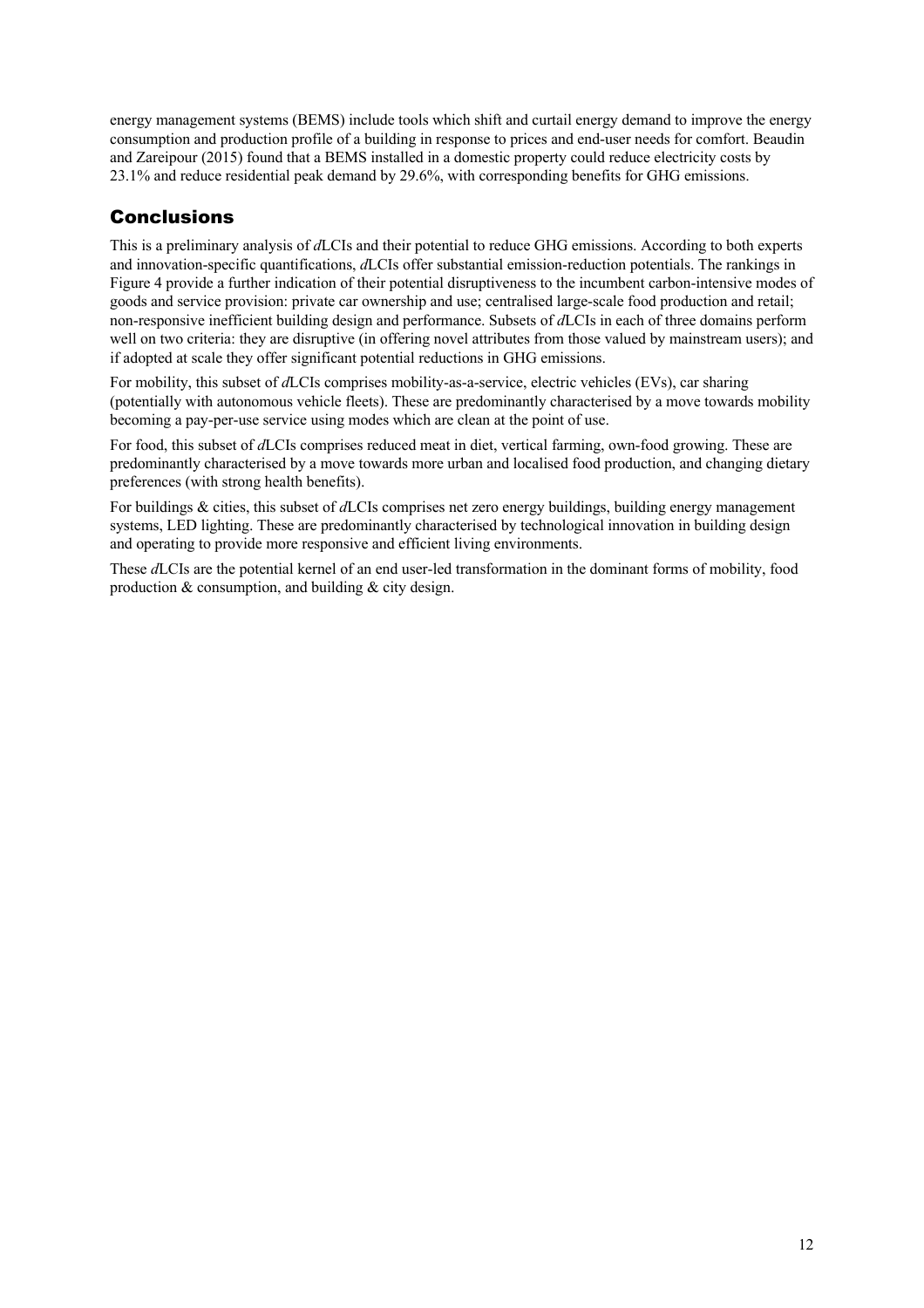#### References

Arbib, J. and T. Seba (2017). Rethinking Transportation 2020-2030: The Disruption of Transportation and the Collapse of the Internal-Combustion Vehicle and Oil Industries. RethinkX Sector Disruption Reports. California, US, RethinkX.

Beaudin, M. and H. Zareipour (2015). "Home energy management systems: A review of modelling and complexity." Renewable and Sustainable Energy Reviews **45**: 318-335.

Christensen, C. M. (1997). The Innovator's Dilemma. New York, HarperBusiness.

Clarke, L., K. Jiang, K. Akimoto, M. Babiker, G. Blanford, K. Fisher-Vanden, J.-C. Hourcade, V. Krey, E. Kriegler, A. Löschel, D. McCollum, S. Paltsev, S. Rose, P. R. Shukla, M. Tavoni, B. v. d. Zwaan and D. P. v. Vuuren (2014). Chapter 6: Assessing Transformation Pathways. Working Group III contribution to the IPCC 5th Assessment Report, Climate Change 2014: Mitigation of Climate Change. Cambridge, UK and New York, NY, USA, Cambridge University Press.

Dixon, T., M. Eames, J. Britnell, G. B. Watson and M. Hunt (2014). "Urban retrofitting: Identifying disruptive and sustaining technologies using performative and foresight techniques." Technological Forecasting and Social Change **89**(0): 131-144.

Drury, S. (2017). "LED lighting systems." Horticulture Week 2017.

Farmer, J. D. and F. Lafond (2016). "How predictable is technological progress?" Research Policy **45**(3): 647- 665.

Fouquet, R. (2010). "The slow search for solutions: Lessons from historical energy transitions by sector and service." Energy Policy **38**: 6586-6596.

Govindarajan, V. and P. K. Kopalle (2006). "The Usefulness of Measuring Disruptiveness of Innovations Ex Post in Making Ex Ante Predictions." Journal of Product Innovation Management **23**(1): 12-18.

HMG (2013). 8 Great Technologies. London, UK, HM Government.

House of Commons (2016). The energy revolution and future challenges for UK energy and climate change policy: Third Report of Session 2016–17. London, UK, Energy and Climate Change Committee, House of Commons.

ITF (2015). Urban Mobility System Upgrade: How shared self-driving cars could change city traffic. Paris, France International Transport Forum (ITF).

ITF (2016). Shared Mobility: Innovation for Liveable Cities. Paris, France International Transport Forum (ITF).

Johansson, T. B., N. Nakicenovic, A. Patwardhan and L. Gomez-Echeverri (2012). Global Energy Assessment: Towards a Sustainable Future. Cambridge, UK, Cambridge University Press.

King, D. (2017). "Global Clean Energy in 2017." Science **355**(6321): 111.

Kylili, A. and P. A. Fokaides (2015). "European smart cities: The role of zero energy buildings." Sustainable Cities and Society **15**: 86-95.

Lambert, C. (2014). Disruptive Genius. Harvard Magazine. **July-August 2014:** 38-43.

McKinsey (2012). Energy = innovation: 10 disruptive technologies. McKinsey on Sustainability & Resource Productivity, McKinsey Global Institute. **1:** 10-15.

McKinsey (2013). Disruptive technologies: Advances that will transform life, business, and the global economy, McKinsey Global Institute.